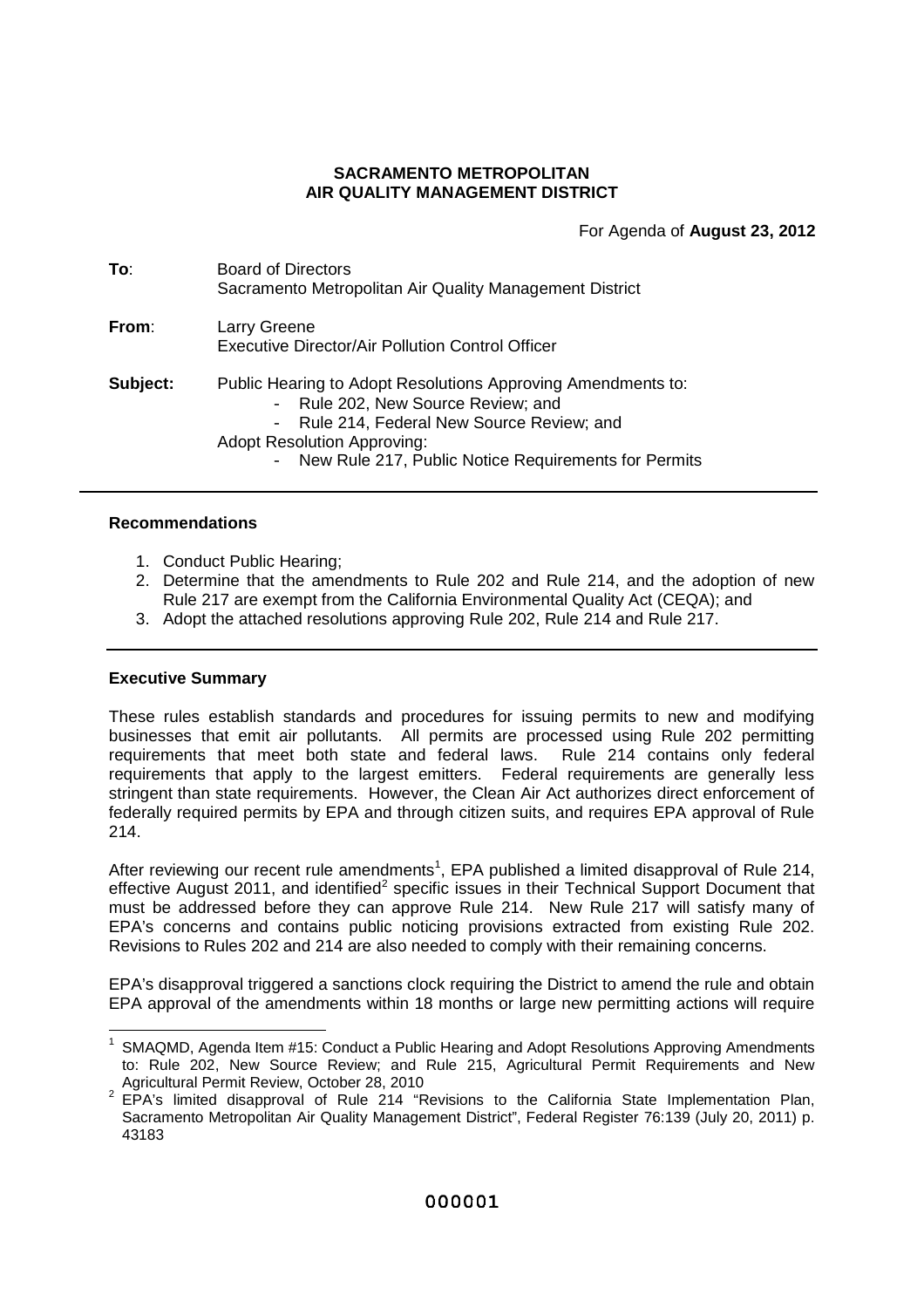additional mitigating emissions reductions<sup>3</sup>. If EPA approval is not received within 24 months, EPA may assume federal permitting authority from the District and withhold federal transportation funds. The 18-month deadline is February 19, 2013, and the 24-month deadline is August 19, 2013 but the District must submit the rules well in advance of those dates to allow EPA time to review and approve them.

The most notable changes required by EPA's action are:

- 1. Add noticing procedures to provide the public an opportunity to comment on District staff determinations that minor source permits<sup>4</sup> above specified emissions thresholds will not cause or contribute to air quality problems;
- 2. Add procedures to prevent large emissions increases that will cause or contribute to visibility problems in Class 1 areas (national parks and wilderness areas) and allow public input to those determinations;
- 3. Require re-evaluation of some sources requesting relaxation of permit conditions that avoided initial application of federal permit requirements; and
- 4. Specify the significance threshold level for the PM2.5 precursor, nitrogen oxides.

Staff has discussed the proposed rule changes with EPA staff. EPA staff has indicated that the proposed rules, with the response to EPA's comments, will satisfy federal requirements and will be able to be fully approved into the State Implementation Plan (SIP). However, until EPA completes its full formal review process, we will not be certain that the changes are adequate.

None of the requirements affect existing sources unless they modify their operations. Many, if not all, of the requirements already have been implemented for permits issued before these rule amendments because our rules already require sources to comply with federal requirements. These recommended rule changes simply explicitly state these requirements. No emission standards are being changed.

## **Attachments**

The following table identifies the attachments to this memo.

| <b>Item</b>                      | <b>Attachment</b> | <b>Page Number</b> |
|----------------------------------|-------------------|--------------------|
| <b>Board Resolutions</b>         |                   |                    |
| Proposed Rules 202, 214, and 217 |                   | 19                 |
| <b>Staff Report</b>              |                   | 73                 |
| <b>Written Comments</b>          |                   | 107                |
| <b>Evidence of Public Notice</b> |                   | 163                |

<sup>3</sup> For example, an emissions reduction of 1.3 tons for every ton of ozone precursor emissions increase is currently required. The sanction increases that offset ratio to 2 tons of emissions reduction for every ton of ozone precursor emission. This is referred to as an emissions offset requirement.

<sup>4</sup> Minor source permits is the term used to describe permits below federal permitting thresholds.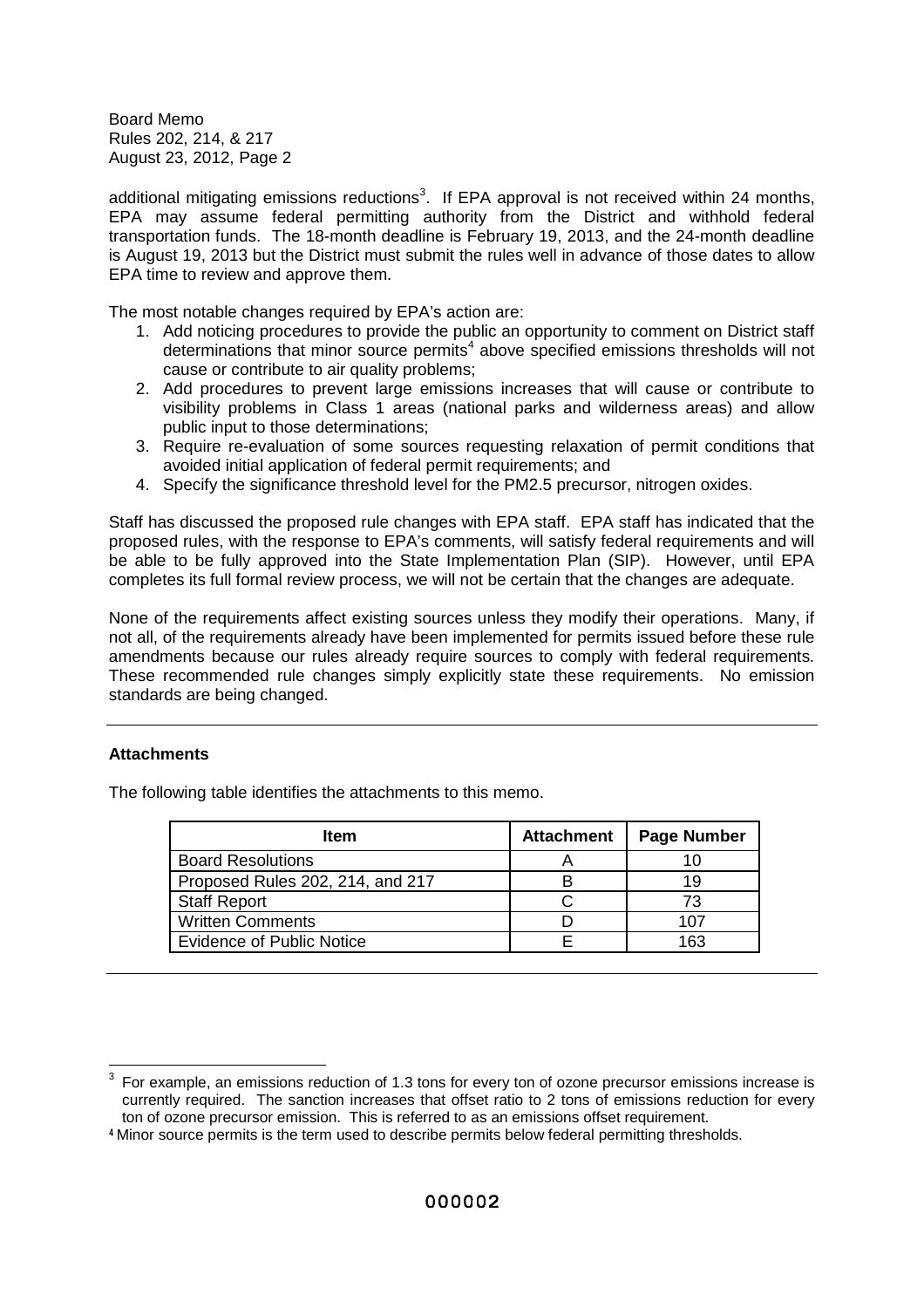# **Background**

The District is currently designated as a nonattainment area for state and federal ozone, PM10<sup>5</sup> and PM2.5 $<sup>6</sup>$  standards. Adverse health effects are linked to ozone and particulate matter.</sup> Ground level ozone is a secondary pollutant formed from photochemical reactions of NOx and volatile organic compounds (VOCs) in the presence of sunlight. Ozone is a strong irritant that adversely affects human health and damages crops and other environmental resources. As documented by the U.S. Environmental Protection Agency (EPA) in the most recent Criteria Document for ozone<sup>7</sup>, both short-term and long-term exposure to ozone can irritate and damage the human respiratory system, resulting in:

- decreased lung function;
- development and aggravation of asthma;
- increased risk of cardiovascular problems such as heart attacks and strokes;
- increased hospitalizations and emergency room visits; and
- premature deaths.

According to the EPA, health studies have linked exposure to particulate matter, especially fine particles, to several significant health problems, including:

- increased respiratory symptoms, such as irritation of the airways, coughing, or difficulty breathing;
- decreased lung function;
- aggravated asthma;
- development of chronic bronchitis;
- irregular heartbeat;
- nonfatal heart attacks; and
- premature death in people with heart or lung disease.

Exposure to PM pollution can cause coughing, wheezing, and decreased lung function even in otherwise healthy children and adults. EPA estimates that thousands of elderly people die prematurely each year from exposure to fine particles. In addition, a study<sup>8</sup> of the correlation between PM2.5 concentrations and hospital admission rates concluded that short-term exposure to PM2.5 increases the risk of hospitalization for cardiovascular and respiratory diseases.

The August 19, 2011 effective date of EPA's final limited disapproval started a sanctions clock<sup>9</sup> triggering penalties unless EPA approves subsequent revisions that correct the identified rule deficiencies within 18 months of the effective date (by February 19, 2013). An emission offset sanction, increasing the emission offset ratio to 2:1, will occur first<sup>10</sup>. The second sanction, a

<sup>&</sup>lt;sup>5</sup> Particulate matter with an aerodynamic diameter of 10 microns or less, Code of Federal Regulations, Title 40, Section 50.6.

 $6$  Particulate matter with an aerodynamic diameter of 2.5 microns or less, Code of Federal Regulations, Title 40, Section 50.7.

 $7$  U.S. Environmental Protection Agency. Air Quality Criteria for Ozone and Related Photochemical Oxidants. 3 vols. February 2006.

<sup>8</sup> Dominici et. al. "Fine Particulate Air Pollution and Hospital Admission for Cardiovascular and Respiratory Diseases." The Journal of the American Medical Association. 295.10 (2006): 1127-1134.

Under authority of CAA Section 110(k)(3), codified at 42 U.S.C. 7410(k)(3), and 40 CFR 52.31.

<sup>&</sup>lt;sup>10</sup> For example, an emissions reduction of 1.3 tons for every ton ozone precursor emissions increase is currently required. The sanction increases that offset ratio to 2 tons of emissions reduction for every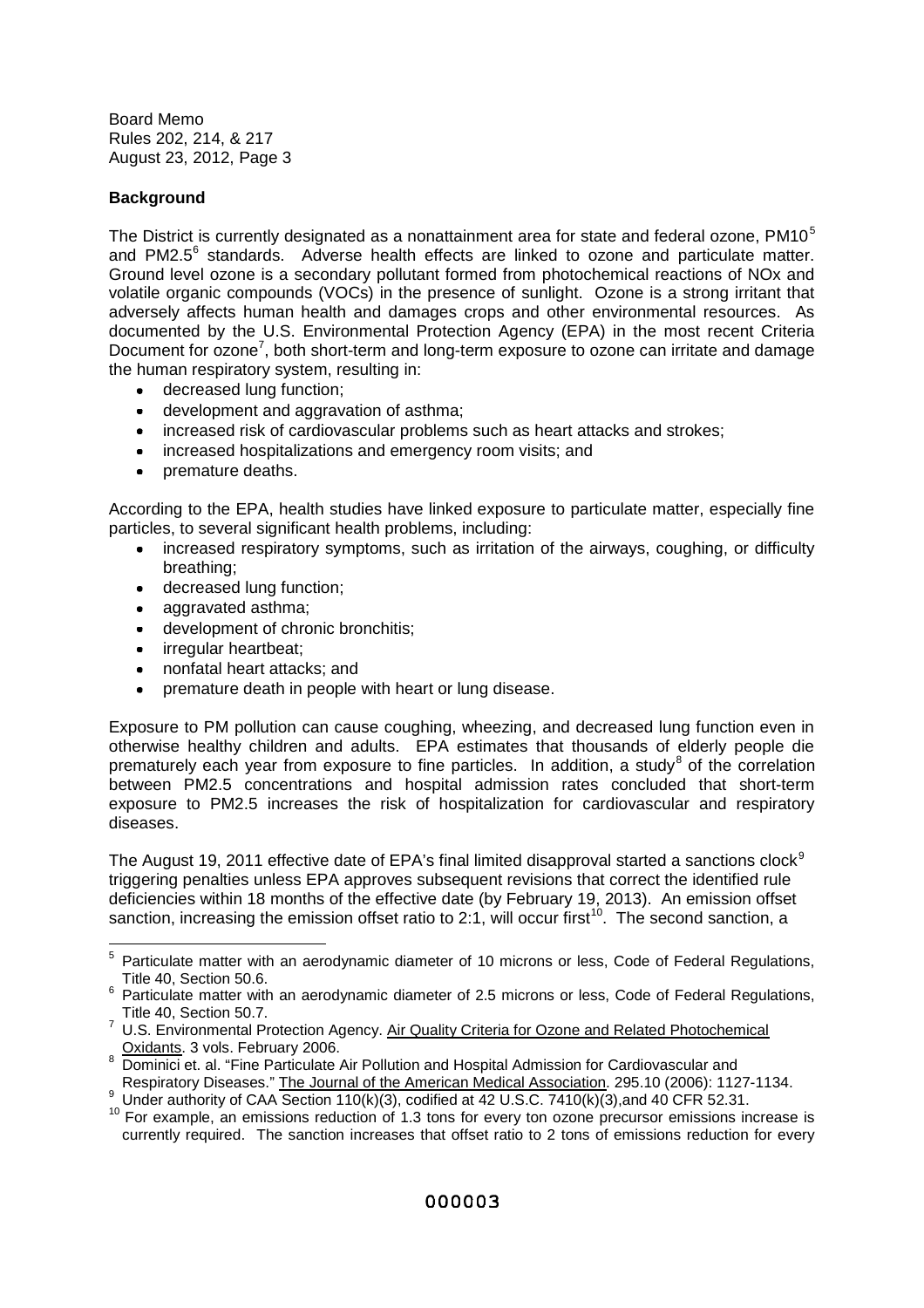highway fund sanction, is applied 24 months after the effective date (August 19, 2013). Sacramento County would lose funding for transportation projects if the funds have not been obligated by the Federal Highway Administration by the date the highway sanctions are imposed. Projects that have already received approval to proceed and had funds obligated may proceed. In addition, EPA must adopt federal permitting requirements and may assume federal permitting authority from the District unless the rules are approved by August 19, 2013.

## **Summary of Proposed Rule Amendments**

The changes address EPA comments in the Technical Support Document<sup>11</sup> that accompanied the limited disapproval of Rule 214. The proposed changes ensure that the District retains local permitting authority and avoids sanctions (higher emission offset requirements for major sources and withholding of federal highway funds) by meeting requirements of federal laws and regulations.

The proposed Rules 214 and 217, if approved by the Board and EPA, will stop the sanction clocks and enable the District to retain local permitting authority. Although Rule 202 will not be submitted for EPA approval, amendments are proposed to Rule 202 to include the revised federal requirements and be consistent with Rule 214.

The major proposed changes to the rules are summarized below. Please refer to Appendix A of the Staff Report for a more detailed description of the changes.

### **Rules 202 and 214:**

These proposed rule changes are being made to both Rule 202 and 214.

- Amend the definition of major stationary source to include fugitive emissions for the 28 source categories required by federal requirements.
- Add existing federal requirements for the protection of visibility of Class I areas for  $\bullet$ sources (including procedures for visibility analysis, additional public notification, and permit denial). Visibility requirements are only required for very large emissions increases - major sources or major modifications that may impact a Class I area. The Class I areas of concern to sources in Sacramento County are Desolation Wilderness in El Dorado County and Mokelumne Wilderness in Alpine, Amador, and Calaveras County. These Class I areas are approximately 75 kilometers from the eastern border of Sacramento County. EPA guidelines indicate that sources within 100 kilometers of a Class I area must be examined for visibility impacts, or if the source would be located further than 100 km from a Class I area but other factors (such as the proposed source's size) suggest potential visibility impacts. The District has two major sources within 100 km of a Class I area.
- Add a nitrogen oxides significance threshold for determining whether a project is a major  $\bullet$ modification for PM2.5. Major modifications must provide emissions offsets. Nitrogen oxides (NOx) contribute to both PM2.5 and ozone levels. A NOx significance threshold for PM2.5 was not included previously because it is slightly higher than the NOx significance

ton.

<sup>11</sup> U.S. Environmental Protection Agency Region IX, Air Division. Technical Support Document for EPA's Notice of Proposed Rulemaking for the California State Implementation Plan, Sacramento Metropolitan Air Quality Management District. By Laura Yannayon. May 6, 2011.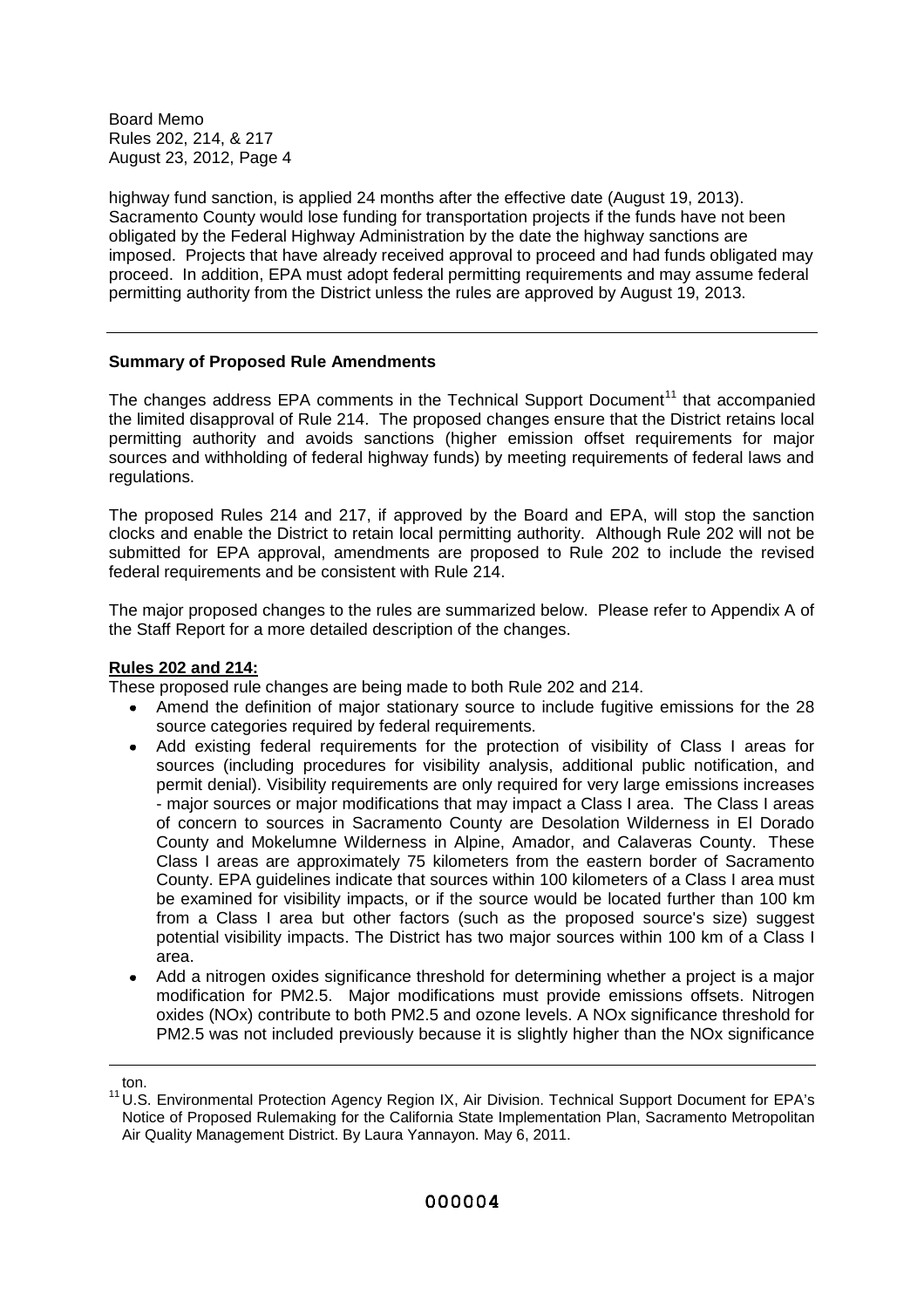> threshold for ozone. Nitrogen oxide offsets can be used to satisfy both ozone and PM2.5 requirements. The rule has been revised to ensure that when emissions exceed the higher PM2.5 significance threshold, emissions offsets come from the smaller PM2.5 nonattainment area $^{12}$  as required $^{13}$ .

- Remove the option to meet offset requirements with interpollutant offset trading<sup>14</sup> for  $\bullet$ PM2.5 and its precursors because EPA policy no longer allows it<sup>15</sup>.
- Add a federal requirement<sup>16</sup> that quards against "sham" permits. "Sham" is a term used to describe a permit that includes conditions solely to limit emissions to remain below thresholds that trigger federal permit requirements, but then later the permit holder requests removal of those conditions. If that occurs, the source must be subject to permitting requirements as though construction of the source has not yet commenced. EPA has issued guidance documents interpreting this requirement<sup>17, 18</sup>.

## **Rule 214:**

One change that only affects Rule 214 expands the exemption in Rule 214 that would apply to PM10 after Sacramento County is designated as attainment to apply to any pollutant for which Sacramento County is designated attainment or unclassified for a federal National Ambient Air Quality Standard (NAAQS). Rule 203 – Prevention of Significant Deterioration governs permitting of large facilities emitting attainment pollutants. The change is not included in Rule 202 because the state permitting requirements are not tied to attainment designations.

## **Rule 217:**

The public noticing procedures currently in Rule 202 and Rule 214 are being moved to new Rule 217 because they must be approved by EPA. There are a few important changes and additions described below.

Add notification procedures relevant to new major sources and major modifications that may affect visibility of any Class I area (national parks, wilderness areas, etc.).

 $12$  The ozone nonattainment area covers a larger geographic area than the PM2.5 nonattainment area. The PM2.5 nonattainment area does not include the following parts of Sacramento's ozone nonattainment area: the southern part of Sutter County, a western part of Yolo County, and the eastern

part of Placer and El Dorado Counties.

<sup>&</sup>lt;sup>13 "</sup>Implementation of the New Source Review (NSR) Program for Particulate Matter Less Than 2.5 Micrometers (PM<sub>2.5</sub>)", Federal Register 73:96 (May 16, 2008) p. 28321.

<sup>&</sup>lt;sup>14</sup> Interpollutant trading occurs when very large emission increases require offsetting emissions reductions and the source elects to mitigate one pollutant with another. This has been allowed for ozone precursors, where volatile organic compound reductions were more plentiful than the other ozone precursor, nitrogen oxides. Typically the ratios are established on a case-by-case basis to consider the region-specific air quality conditions, but EPA's PM2.5 implementation rule had specified presumptive PM2.5 ratios that were subsequently petition for reconsideration.

<sup>15</sup> Interpollutant trading for PM2.5 could be allowed in the future if an offset ratio is established in either a PM2.5 attainment demonstration or maintenance plan and approved by EPA.

 $16$  40 CFR 51.165(a)(5)(ii). EPA identified this requirement as a deficiency in U.S. Environmental Protection Agency Region IX, Air Division. *Technical Support Document for EPA's Notice of Proposed Rulemaking for the California State Implementation Plan, Sacramento Metropolitan Air Quality Management District.* By Laura Yannayon. May 6, 2011. Page 11.

<sup>17</sup> Hunt, Terrell E., & Setiz, John S. "Guidance on Limiting Potential To Emit in New Source Permitting." Memo to Addressees. Environmental Protection Agency, Washington, D.C. June 13, 1989.

<sup>18</sup> U.S. EPA, "New Source Review Workshop Manual, Prevention of Significant Deterioration and Nonattainment Area Permitting." Appendix C, Page c.6. October 1990.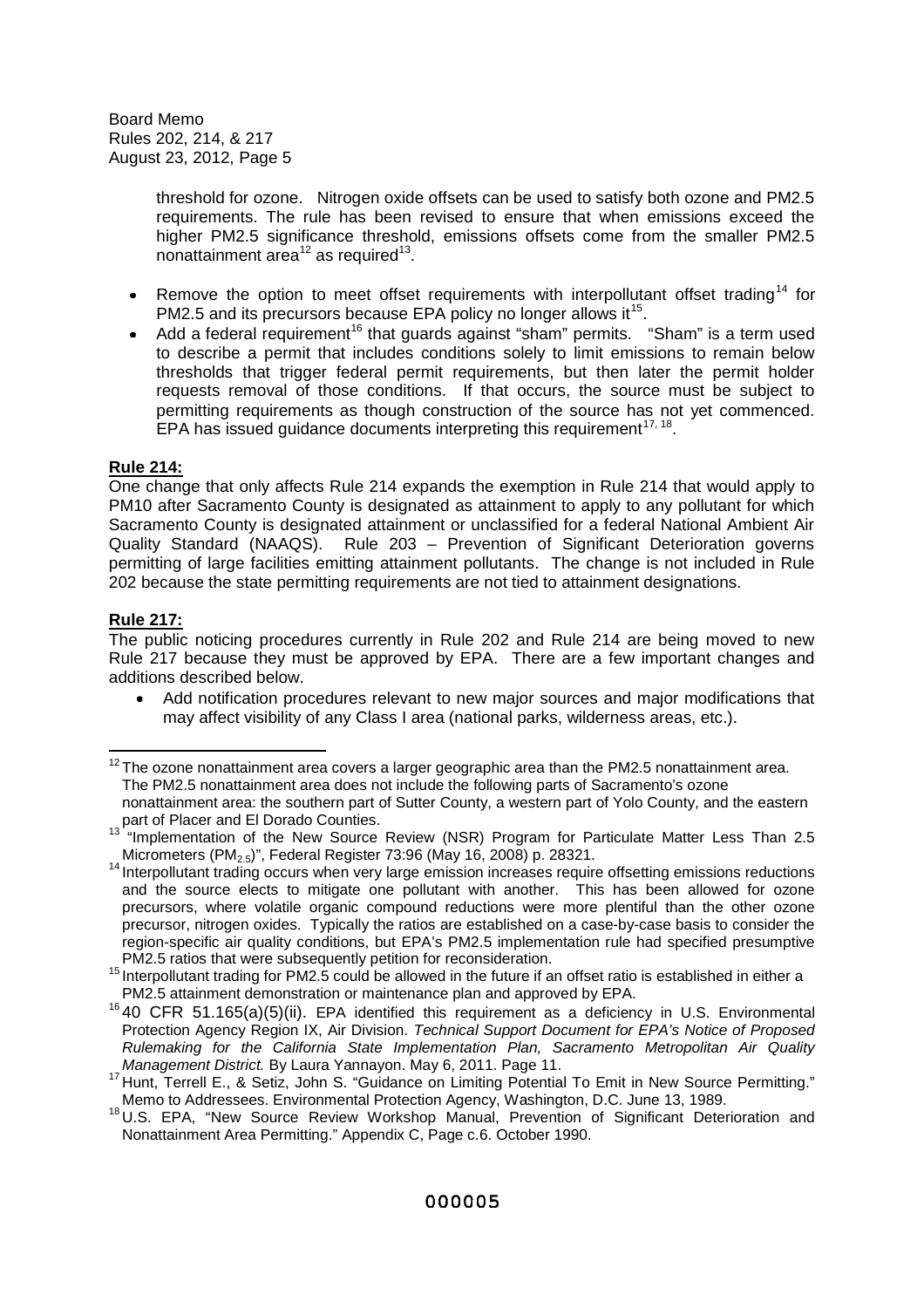- Change publication of final action notification from newspaper to District website. This change decreases District costs and workload slightly while maintaining state and federal requirements to notify the public.
- Lower the threshold for the public notification exemption for SOx to 9,200 pounds per quarter. This change is required to meet the Protect California Air Act of 2003  $(SB288)^{19}$ . SB288 was adopted to insure that any revisions required by federal law would not weaken the permitting requirements in effect prior to the amendment.

## **Cost Impacts**

None of the requirements affect existing sources unless they modify their operations. The impact of the proposed rule amendments is not expected to be a burden to businesses. To obtain a permit with the District, Rule 202 already requires compliance with state law<sup>20</sup> which in turn already requires the District to implement all provisions of state and federal rules and regulations when permitting sources<sup>21</sup>. Therefore, prior to these amendments, sources were subject to federal requirements. These recommended rule changes simply explicitly incorporate the requirements.

There is no impact from the public noticing requirements for minor sources in Rule 217 because these requirements are currently in Rule 202, with one exception, the lowering of the SOx public notification threshold. Staff does not believe that this change will have an impact on business because prior permitting history indicates that sources exceeding the new SOx notification threshold would have been noticed anyways because they also exceed the public notification threshold for NOx (which has not been changed). Both NOx and SOx emissions are formed when burning fuels.

In light of the above, the proposed rule changes are not expected to have a significant cost impact.

### **Emission Impacts**

There is no change to the emission standards in the proposed amendments.

### **District Impacts**

There is no cost impact expected for the District. The adoption and subsequent SIP approval of Rule 217 simply makes the existing public noticing procedures federally enforceable. Publishing final actions on the District website will decrease costs and workload slightly. No additional staff time is needed.

<sup>19</sup> California Health and Safety Code Sections 42500 through 42507.

<sup>20</sup> California Health and Safety Code Sections 40001(a) and 42300(a), and District Rule 201 Section 303.1.

<sup>&</sup>lt;sup>21</sup> Rule 202, Section 307.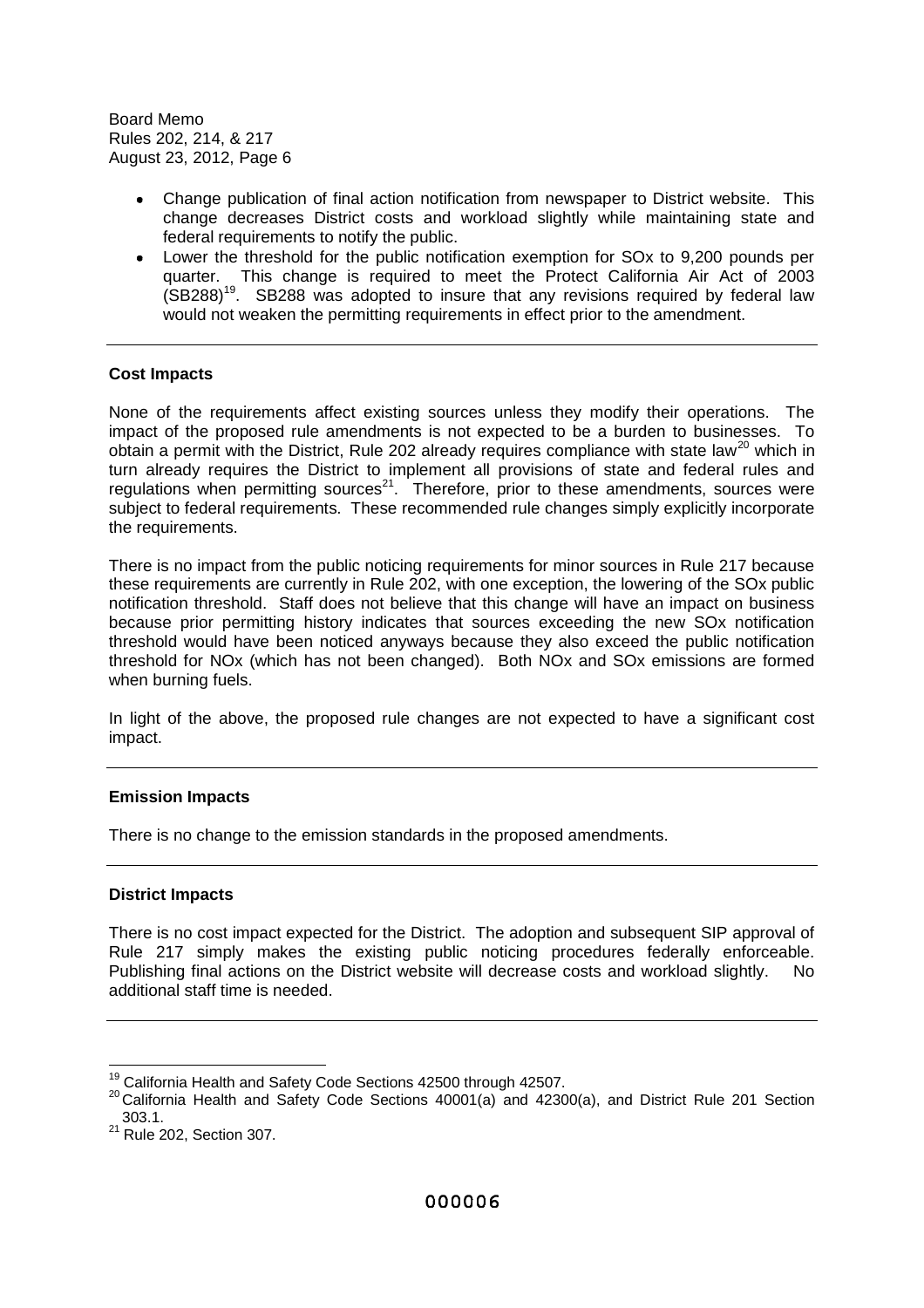## **Environmental Review and Compliance**

Staff finds that the adoption of the proposed rules is not subject to the California Environmental Quality Act because it is an activity that will not result in a direct or reasonably foreseeable indirect physical change in the environment. (Section 15060(c)(2), State CEQA Guidelines).

## **Public Outreach and Comments**

In addition to the notice for today's hearing, Staff conducted a public workshop on July 10, 2012. The noticing for this workshop included:

- $\bullet$ A workshop notice on the District website,
- Notices mailed to all permitted sources; and
- Notices mailed to those who have requested rulemaking notices.

A notice for the August 23, 2012 public hearing was published in the Sacramento Bee on July 23, 2012. The notice was also sent to all permitted sources, public workshop attendees, and anyone requesting rulemaking notices.

No comments were made at the workshop. EPA Region 9 staff and Jeff Adkins, Sierra Research, provided written comments. Written comments are included in Attachment D.

EPA requested a justification for the minor source permit public notification thresholds. Staff's analysis<sup> $22$ </sup> of permitting history shows that the projects not subject to noticing account for less than 5% of the total District emissions inventory for all pollutants except for  $SO<sub>2</sub>$ . The  $SO<sub>2</sub>$ noticing thresholds are appropriate, in spite of the relatively higher percentage of non-noticed SO<sup>2</sup> permits, because Sacramento meets SO<sup>2</sup> health standards. Sacramento County, in fact all of California, has been in attainment for the federal  $SO<sub>2</sub>$  health standards since the late 1980s. The analysis also shows that the amount of emissions from sources subject to public noticing requirements account for approximately 40% of the VOC, 62% of the NOx, 43% of the SOx, 39% of the CO, 40% or the PM10, and 29% of the PM2.5 of the total District permitted emissions. Therefore, it is reasonable to conclude that the thresholds provide an appropriate amount of public input, and it is not necessary to add a public notice requirement to smaller emission source permit actions. A similar threshold analysis has been performed elsewhere and EPA has proposed to approve it<sup>23</sup>. Therefore, Staff expects our justification to receive EPA approval.

Staff made many of the rule language changes EPA requested. Staff has discussed each EPA comment, our proposed rule changes, and public noticing threshold justification in detail with EPA staff. EPA staff indicated that the proposed rule language, with our proposed response to EPA comments, will be able to be fully approved by EPA for inclusion into the SIP. However, until EPA completes its full formal review process, we will not be certain that the changes are adequate. That is why submitting the revised NSR rules to EPA well in advance of the deadline is critical.

 $22$  For details about the analysis see Appendix C of the Staff report (Attachment C).

<sup>&</sup>lt;sup>23</sup> "Limited Approval and Disapproval of Air Quality Implementation Plans; Nevada; Clark County; Stationary Source Permits", Federal Register 77:142 (July 24, 2012) p. 43206.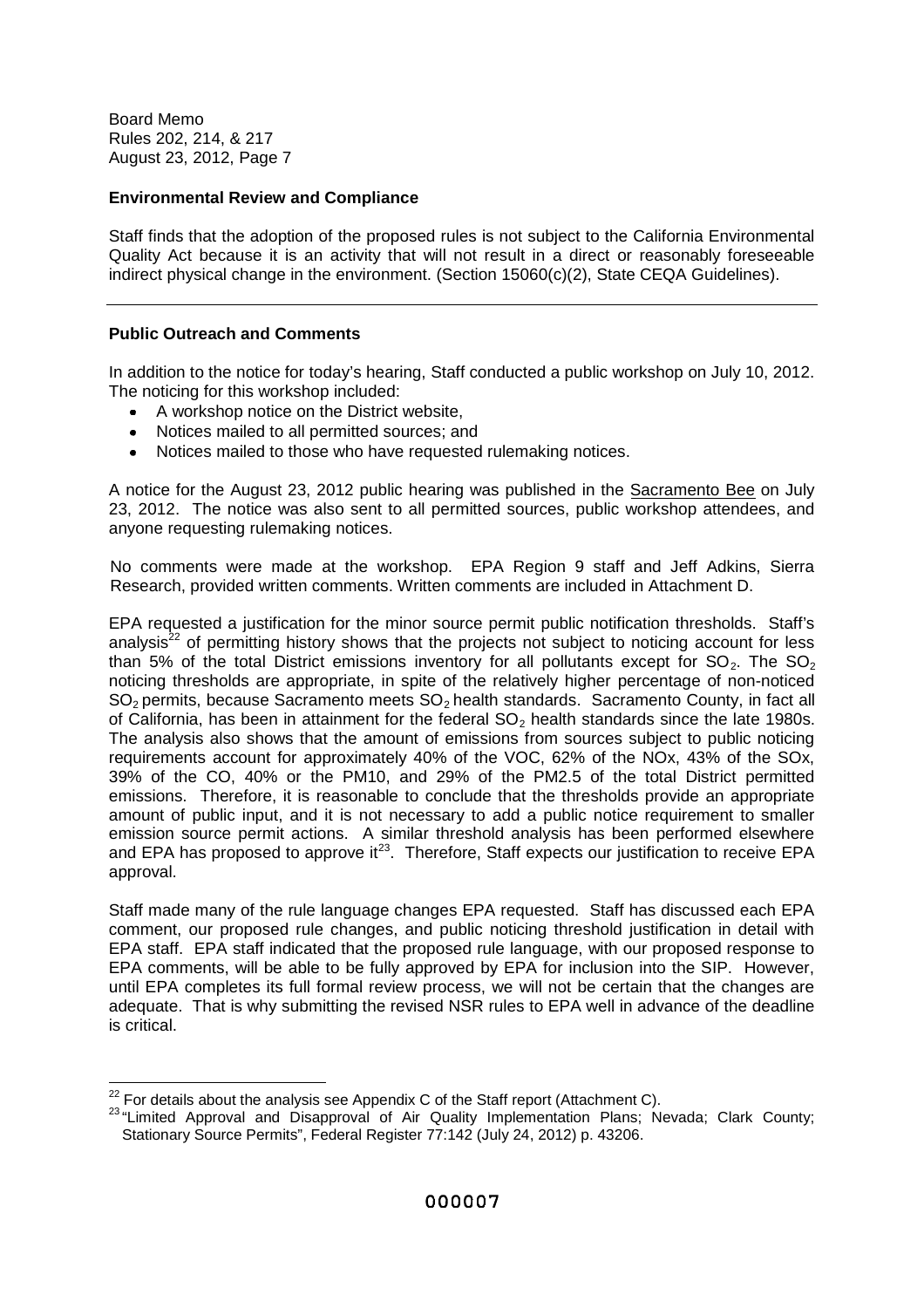Mr. Adkins' comment pertains to Section 102 of Rules 202 and 214, which includes the federal requirement<sup>24</sup> that guards against "sham" permits, i.e., permits with conditions that limit emissions to remain below thresholds that trigger federal permit requirements, but then later request removal of those conditions. Mr. Adkins' concern is that a request for removal of permit conditions may be "legitimate," not simply to remove the *artificial* condition that avoided federal permitting requirements. We share that concern, however, the rule as currently drafted allows legitimate permit changes. EPA has adopted detailed guidance<sup>25</sup> which defines procedures for identifying "sham" permits which staff will follow. Each permit change request must consider its unique circumstances in making this determination.

Mr. Adkins requested that we add the words shown in bold and underlined print below. The requested rule language change would not simply authorize legitimate permit condition changes, but would redefine the terms "major source" and "major modification" for purposes of identifying a sham permit. The requested language refers to the current federal definitions rather than the definitions in Rules 202 and 214. We cannot reference the current federal definition because that would violate the requirements of state law, specifically the Protect California Air Act of 2003 (SB 288)<sup>26</sup>. SB 288 was adopted to ensure that any revisions required by federal law would not weaken prior permitting requirements. SB288 was in reaction to 2002 relaxation in the federal permitting requirements, including the definitions of major source and major modification. The District's definitions satisfied both state and federal requirements. Making the requested change would jeopardize EPA approval of Rule 214. Additionally, the requested change would delay Board approval of these rules because it would be a significant change made after the rules were publicly noticed $^{27}$ .

Staff proposes to omit the addition of the requested word "federal," and rather than citing federal regulations, cite the appropriate District definitions. The language that we propose to omit or modify is shown in strikeout format. Staff's modified language is shown with a double underline format. The revised proposed language for Rules 202 and 214 are included in Attachment B.

*If any source or modification becomes a federal major stationary source or federal major modification as defined in 40 CFR Section 51.165(a)(1)(iv) and (v) Sections 227 and 228 solely by virtue of a relaxation in any federally enforceable limitation which was established after August 7, 1980, on a capacity of the source or modification to emit a federal nonattainment pollutant or its precursor such as a restriction on hours of operation, then the requirements of this rule shall apply to such a source or modification as though construction had not yet commenced on the source or modification.*

These additional proposed changes to Rules 202 and 214 were made after posting of the notice for the public hearing. Although state law requires re-noticing of substantive changes, these

<sup>&</sup>lt;sup>24</sup> EPA identified this requirement as a deficiency in U.S. Environmental Protection Agency Region IX, Air Division. *Technical Support Document for EPA's Notice of Proposed Rulemaking for the California State Implementation Plan, Sacramento Metropolitan Air Quality Management District.* By Laura Yannayon. May 6, 2011. Page 11.

<sup>25</sup> Hunt, Terrell E., & Seitz, John S. "Guidance on Limiting Potential To Emit in New Source Permitting." Memo to Addressees. Environmental Protection Agency, Washington, D.C. June 13, 1989.

<sup>&</sup>lt;sup>26</sup> California Health and Safety Code Sections 42500 through 42507

<sup>27</sup> California Health and Safety Code Section 40726 states, "a district board may adopt, amend, or repeal a [proposed] rule or regulation, unless the board makes changes in the text originally made available to the public that are so substantial as to significantly affect the meaning of the proposed rule or regulation."